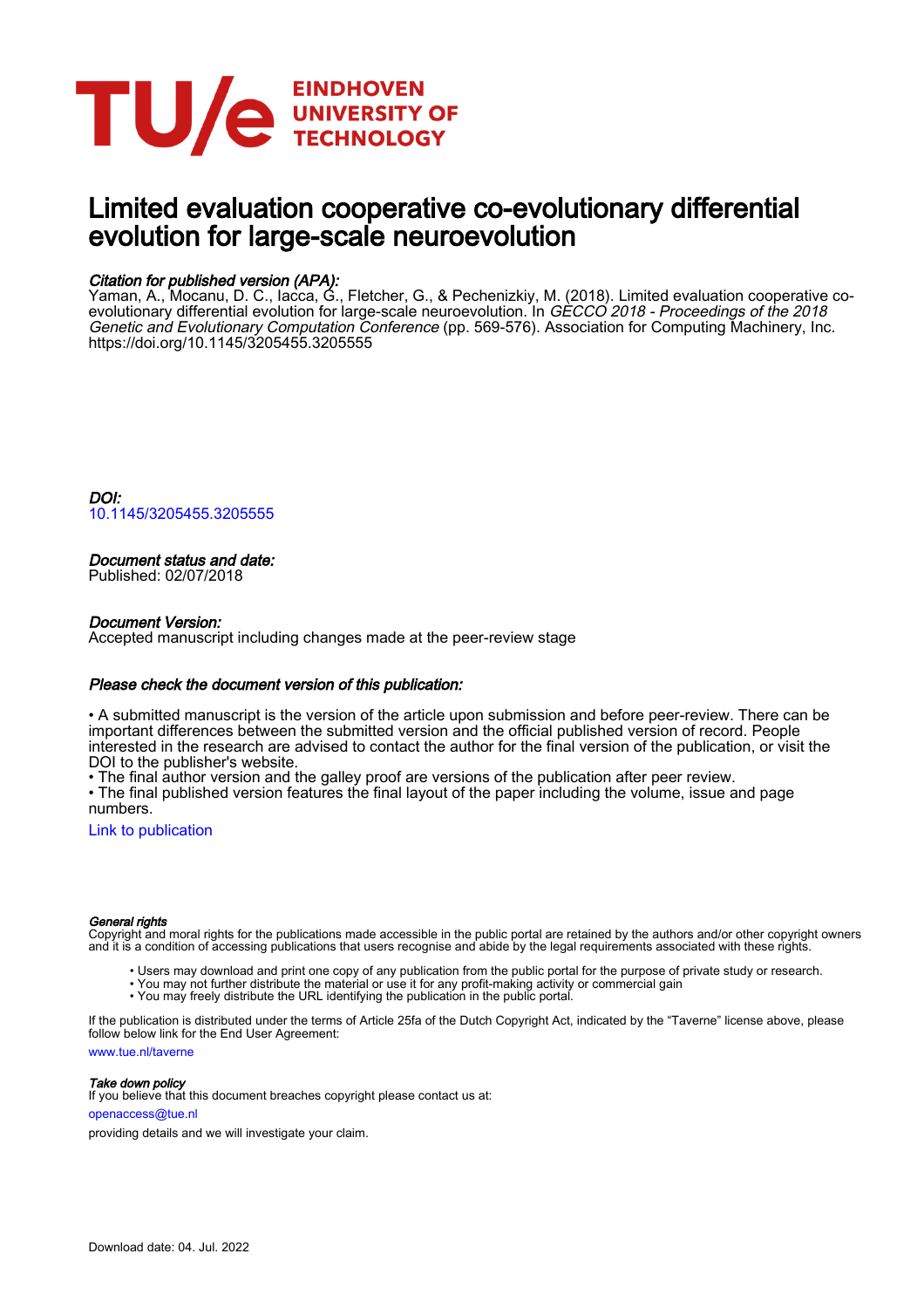# Limited Evaluation Cooperative Co-evolutionary Differential Evolution for Large-scale Neuroevolution

Anil Yaman Eindhoven University of Technology Eindhoven, The Netherlands a.yaman@tue.nl

Decebal Constantin Mocanu Eindhoven University of Technology Eindhoven, The Netherlands d.c.mocanu@tue.nl

Giovanni Iacca University of Trento Trento, Italy giovanni.iacca@gmail.com

George Fletcher Eindhoven University of Technology Eindhoven, The Netherlands g.h.l.fletcher@tue.nl

Mykola Pechenizkiy Eindhoven University of Technology Eindhoven, The Netherlands m.pechenizkiy@tue.nl

# ABSTRACT

Many real-world control and classification tasks involve a large number of features. When artificial neural networks (ANNs) are used for modeling these tasks, the network architectures tend to be large. Neuroevolution is an effective approach for optimizing ANNs; however, there are two bottlenecks that make their application challenging in case of high-dimensional networks using direct encoding. First, classic evolutionary algorithms tend not to scale well for searching large parameter spaces; second, the network evaluation over a large number of training instances is in general time-consuming. In this work, we propose an approach called the Limited Evaluation Cooperative Co-evolutionary Differential Evolution algorithm (LECCDE) to optimize high-dimensional ANNs.

The proposed method aims to optimize the pre-synaptic weights of each post-synaptic neuron in different subpopulations using a Cooperative Co-evolutionary Differential Evolution algorithm, and employs a limited evaluation scheme where fitness evaluation is performed on a relatively small number of training instances based on fitness inheritance. We test LECCDE on three datasets with various sizes, and our results show that cooperative co-evolution significantly improves the test error comparing to standard Differential Evolution, while the limited evaluation scheme facilitates a significant reduction in computing time.

#### CCS CONCEPTS

• Theory of computation  $\rightarrow$  Evolutionary algorithms; Bioinspired optimization;• Computing methodologies→Search methodologies;

#### **KEYWORDS**

Neuroevolution, Direct encoding, Cooperative Co-evolution, Differential Evolution

GECCO '18, July 15–19, 2018, Kyoto, Japan

ACM Reference Format:

Anil Yaman, Decebal Constantin Mocanu, Giovanni Iacca, George Fletcher, and Mykola Pechenizkiy. 2018. Limited Evaluation Cooperative Co-evolutionary Differential Evolution . In GECCO '18: Genetic and Evolutionary Computation Conference, July 15-19, 2018, Kyoto, Japan. ACM, New York, NY, USA, [8](#page-8-0) pages.<https://doi.org/10.1145/3205455.3205555>

# 1 INTRODUCTION

Scaling artificial neural networks (ANNs) up to solve large complex problems achieved a big success in various machine learning problems. The stochastic gradient descent algorithm is a conventional method for training ANNs [\[3\]](#page-8-1). An alternative approach, Neuroevolution (NE) [\[7\]](#page-8-2), employs evolutionary algorithms to optimize the topology and/or weights of the ANNs. The NE algorithms do not require the gradient information, and perform remarkably well in optimizing ANNs based on the direct interaction with their environment; specifically, in the cases where good decision instances are noisy or not known for supervised learning [\[7,](#page-8-2) [34\]](#page-8-3).

There are mainly two types of NE approaches: direct and indirect encoding [\[7\]](#page-8-2). Direct encoding aims to evolve the network parameters directly representing them within the genotype of the individuals; whereas, indirect encoding aims to evolve the specifications to define the developmental process of an ANN represented within the genotype. The indirect encoding methods can help improving the scalability of the evolutionary process for large networks, since they can reduce the parameter size. On the other hand, the NE with direct encoding presents a challenging opportunity for stimulating the research in large-scale optimization, but also contributes to understanding the evolutionary dynamics of ANNs by suggesting successful evolutionary strategies to evolve ANNs.

The task of evolving direct-encoded large networks is challenging due to 1) the scalability of the evolutionary methods to perform the optimization process efficiently on high-dimensional search spaces, and 2) the time requirement for evaluating the individuals on a large number of training instances. The Cooperative Co-evolution (CC) is an effective approach for optimizing large-scale problems [\[24\]](#page-8-4); and the Limited Evaluation (LE) is an advantageous method for reducing the number of instances of fitness evaluations [\[21\]](#page-8-5). In this work, we propose a Limited Evaluation Cooperative Co-evolutionary Differential Evolution (LECCDE) algorithm that employs the CC and LE approaches to perform accelerated evolution in optimizing high-dimensional ANNs with direct encoding.

Pre-print version. Published as a conference paper in GECCO '18: Genetic and Evolutionary Computation Conference, July 15–19, 2018, Kyoto, Japan [https://doi.org/10.1145/](https://doi.org/10.1145/3205455.3205555) [3205455.3205555](https://doi.org/10.1145/3205455.3205555)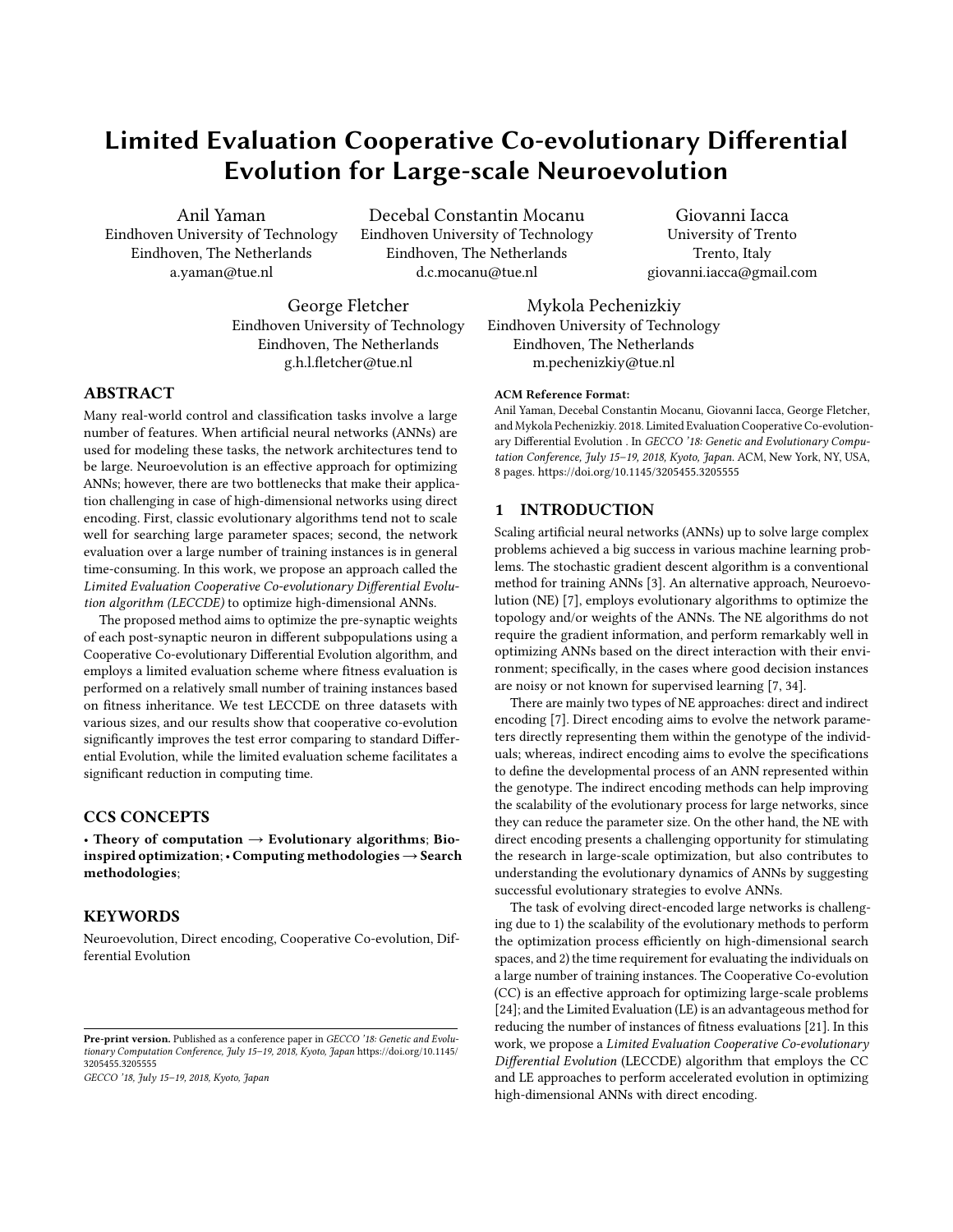With respect to the previous works, the work presented in this paper contributes as follows: 1) it considers the post-synaptic neurons as the building blocks of an ANN, and performs the subcomponent decomposition of the CC scheme by assigning the pre-synaptic weights of each post-synaptic neuron to a subpopulation; 2) it demonstrates the effectiveness of the CC in optimizing large-scale ANNs, and compares with the standard Differential Evolution (DE) optimization; 3) it shows that the LE scheme enhanced with the CC achieves better accuracy results than standard DE for evolving large networks, while reducing the time required for the fitness evaluation.

Three datasets were chosen to evaluate the performance of the proposed algorithm on supervised learning tasks. We used a fully connected feed forward ANNs with one hidden layer, with a total number of parameters in the order of thousands. We refer to these ANNs as "large-scale" in the sense of Neuroevolution with direct encoding, and to distinguish them from the specialized networks used in Deep Learning (DL) approaches [\[15\]](#page-8-6).

The rest of the paper is organized as follows: in Section [2,](#page-2-0) we provide the background knowledge and a brief literature review on the topics of DE, CC, and Neuroevolution; in Section [3,](#page-3-0) we discuss the proposed algorithm in detail; in Section [4,](#page-4-0) we present the experimental setup; in Section [5,](#page-5-0) we provide the numerical results; and finally, in Section [6,](#page-7-0) we discuss the conclusions.

#### <span id="page-2-0"></span>2 RELATED WORK

In this section, we provide a brief overview of the background and related work on Differential Evolution, Cooperative Co-evolution, and Neuroevolution.

#### 2.1 Differential Evolution

The DE algorithm is a powerful yet simple population-based search algorithm for continuous optimization [\[32\]](#page-8-7). A candidate solution set consists of  $NP$  individuals represented as  $D$ -dimensional realvalued vectors  $\mathbf{x}_i \in \mathbb{R}^D$  where integer  $i \in [1, NP]$ . An initial population of individuals is randomly sampled from the domain ranges lation of individuals is randomly sampled from the domain ranges of each dimension  $x_{i,j}^{min}$  and  $x_{i,j}^{max}$  where  $x_{i,j}$  is the *j*th dimension of *i*th individual of ith individual.

In each generation g, an individual  $x_i^g$ ,  $\forall i \in (1, 2, \cdots, NP)$ , called<br>the target vector is selected. The mutation and crossover operators the target vector, is selected. The mutation and crossover operators are applied to generate a *trial vector*  $\pmb{u}^{\boldsymbol{g}}.$  The trial vector is evaluated, and replaced with the target vector by the selection operator, if the fitness value of the trial vector is greater than or equal to the target vector.

The mutation operator generates a *mutant vector*  $v_i^y$  by perturbing a randomly selected vector using the scaled differences of the other two randomly selected vectors. The magnitude of the perturbation is controlled by the parameter called scale factor  $(F)$ . This strategy is referred to as the "rand/1" strategy, and is provided by the following equation:

$$
\boldsymbol{v}_i^g = \boldsymbol{x}_{r_1}^g + F \cdot (\boldsymbol{x}_{r_2}^g - \boldsymbol{x}_{r_3}^g) \tag{1}
$$

where  $r_1, r_2$ , and  $r_3$  are mutually exclusive integers different from *i*, and selected randomly from the range of  $[1 \text{ N}^{D}]$ . There are various and selected randomly from the range of  $[1, NP]$ . There are various alternative mutation strategies proposed in the literature [\[5,](#page-8-8) [22\]](#page-8-9).

The crossover operator recombines the target vector with the mutant vector, controlled by the parameter called crossover rate (CR). The binomial (uniform) and exponential crossover operators are the two most commonly used crossover operators [\[25\]](#page-8-10). The binomial crossover operator is provided in Equation [\(2\)](#page-2-1):

<span id="page-2-1"></span>
$$
u_{i,j}^g = \begin{cases} v_{i,j}^g, & \text{if } rand([0,1)) \le CR \text{ or } j = randi([1,D]);\\ x_{i,j}^g, & \text{otherwise.} \end{cases}
$$
 (2)

where integer  $j \in [1, D]$  refers to the *j*th dimension of the vectors,<br>functions *rand*() and *rand*(() uniformly samples real and integer functions rand() and randi() uniformly samples real and integer values within the specified ranges respectively.

The selection operator performs a comparison of the fitness values of the target and trial vectors, and replaces the target vector with the trial vector in the next generation if a better fitness value is achieved by the trial vector. This is referred to as synchronous update, since the replacements are performed at the end of the generation when the process for all individuals is complete. The asynchronous version of the update is implemented by performing the replacement immediately within the same generation. The asynchronous update allows a newly replaced trial vector to be used by other individuals within the same generation.

The settings of the parameters in DE plays an influential role in the behavior of the algorithm for balancing the trade-off between the exploration and exploitation [\[4,](#page-8-11) [22\]](#page-8-9). A recent survey by Karafotias et al. reviewed the approaches for parameter tuning and control in evolutionary algorithms [\[12\]](#page-8-12). Neri and Tirronen surveyed the existing works in the literature and performed an empirical analysis of the strategies and parameters in DE; more recently, Das et al. reviewed the works in the literature on the self-adaptive parameter control in DE [\[5\]](#page-8-8).

#### 2.2 Cooperative Co-evolution

While the dimensionality of a problem increases, the performance of the evolutionary algorithms tend to decrease [\[17,](#page-8-13) [18\]](#page-8-14). The CC schemes were proposed for scaling evolutionary algorithms to higher dimensions using a divide-and-conquer strategy. In the CC, the subcomponents of a large-scale problem is decomposed and assigned to a number of subpopulations, that are evolved separately [\[24\]](#page-8-4). Cooperation in co-evolution arises during the fitness evaluation, where the subcomponents are merged together to assign a global fitness score to a candidate solution.

The three aspects that play a key role in CC are *problem decom*position, subcomponent evolution, and subcomponent co-adaptation [\[37\]](#page-8-15). The maximum number of subpopulations can be generated by splitting a D-dimensional problem into D subgroups, assigning each subcomponent (dimension) to one subpopulation. Alternatively, the number of subcomponents in each subpopulation can be chosen arbitrarily to make the evolutionary optimization process manageable by reducing the dimensionality per subgroup. However, an arbitrary assignment of subcomponents may not be effective for solving non-separable problems. Ideally, the problem should be decomposed in a way that the interdependency between the subcomponents in different subpopulations should be minimized.

The existing knowledge about the problem domain can be beneficial in the problem decomposition process. If the interdependencies of the subcomponents are known, the problem can be decomposed based on this knowledge. This also relates to the separability property of the problem. If the problem is separable, then the problem can be decomposed into its separable subcomponents. If there is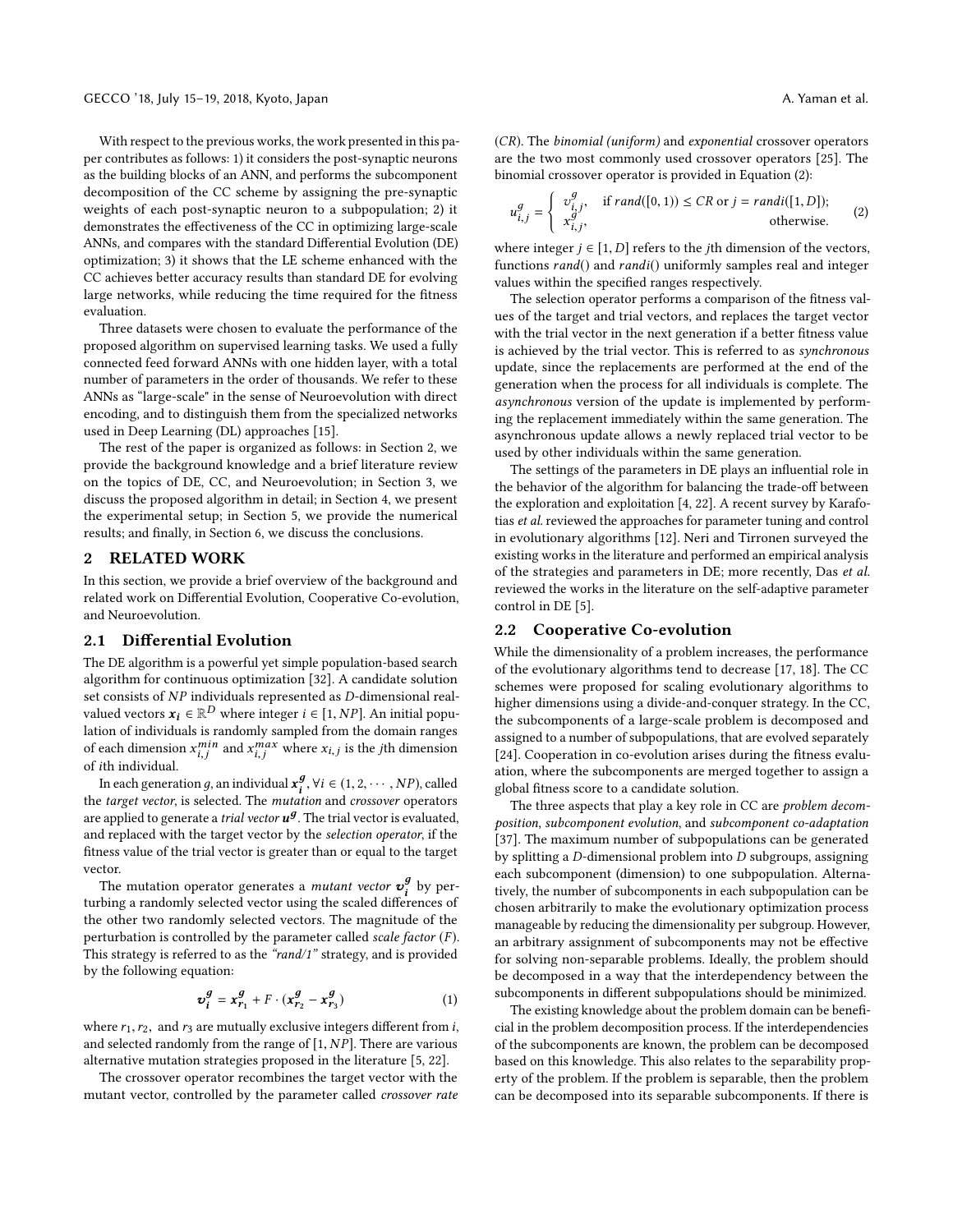Limited Evaluation Cooperative Co-evolutionary Differential Evolution for Large-scale Neuroevolution GECCO '18, July 15–19, 2018, Kyoto, Japan

no/uncertain knowledge of the problem domain, then automated methods can be used to identify the interactions of the subcomponents [\[23,](#page-8-16) [33\]](#page-8-17).

The subcomponent evolution can be performed by using various kinds of evolutionary algorithms [\[18\]](#page-8-14), including the DE [\[28\]](#page-8-18).

#### 2.3 Neuroevolution

ANNs are computational models that are inspired by the central nervous system [\[6\]](#page-8-19). Neuroevolution is a field that aims to optimize ANNs by using evolutionary computing methods [\[7\]](#page-8-2). Direct and indirect encoding methods are suggested for the Neuroevolution. In direct encoding, the network parameters are evolved directly by representing them within the genotype of the individuals. In indirect encoding, a set of developmental rules that specify how the networks are constructed is represented in the genotype, and used for the evolutionary process.

One of the first examples of the direct encoding approaches evolved the connection weights of the networks with fixed topologies. The genotype of the individuals are represented as a concatenation of the present connection weights, i.e. a binary string or a real-valued vector, depending on the type of the evolutionary algorithm [\[8,](#page-8-20) [35\]](#page-8-21).

Neuroevolution of Augmenting Topologies (NEAT) has been proposed to evolve both the topology and the weights of the networks [\[31\]](#page-8-22). The approach starts with minimal networks and incrementally grow larger networks through the evolutionary process. NEAT uses a global innovation counter to keep track of the history of changes, and to align the networks to generate more meaningful offspring as a result of the crossover operator.

Some of the works incorporate the CC scheme within Neuroevolution. The Symbiotic Adaptive Neuroevolution (SANE) evolves two separate populations, one for neurons and another for the network "blueprints". The evolved network blueprints are used to determine which combinations of the neurons to use from the neuron population to generate a network [\[20\]](#page-8-23). The Enforced SubPopulations (ESP) initiates a subpopulation for each neuron, and the genotype of these neurons encode the weights for incoming, outgoing and bias connections [\[10\]](#page-8-24); Cooperative Synapse Neuroevolution (CoSyNE) initiates a subpopulation for each connection [\[9\]](#page-8-25).

The indirect NE methods can help scaling evolutionary approaches for evolving large networks. Kitano [\[13\]](#page-8-26) in his seminal work suggested a grammatical graph encoding method, based on graph rewriting rules represented as individuals' genotypes, to evolve the connectivity matrix of ANNs. Koutnik et al., proposed using lossy compression techniques to reduce the high-dimensional parameters of the networks by transforming their parameters to the frequency domain using transformation functions such as the Fourier Transform and the Discrete Cosine Transform. In this case the evolutionary process is performed on a few significant coefficients on the frequency domain [\[14\]](#page-8-27). Gruau suggested a developmental method that evolves tree-structured programs to specify the instructions to grow ANNs based on cell division and differentiation[\[11\]](#page-8-28). Stanley et al., proposed a Hypercube-Based Encoding method that uses Compositional Pattern Producing Networks (CPPNs) to assign the connection weights between neurons as a function of their locations [\[29,](#page-8-29) [30\]](#page-8-30).

The ANN architectures used in DL are often engineered for certain tasks in computer vision and signal processing[\[15\]](#page-8-6). In this case the connection weights are typically trained using the back propagation. On the other hand, there are hyper-parameters for specifying the architecture and learning algorithms that play a role in the performance of network; thus, deep Neuroevolution approaches have been suggested for optimizing the hyper-parameters of the deep neural networks efficiently [\[19,](#page-8-31) [26\]](#page-8-32). Some recent work focuses on scalable evolutionary approaches for optimizing the connection weights of the networks. Salimans et al., used Evolution Strategies (ES) to optimize the connection weights of the Convolutional Neural Networks (CNNs) for reinforcement learning in MuJoCo and Atari environments [\[27\]](#page-8-33). The CNNs are a specific type of large ANN topologies that are specifically designed for image processing/recognition tasks in DL. Zhang et al., compared the ES proposed by Salimans et al. with the stochastic gradient descent for training CNNs on a large handwritten digit dataset, MNIST, and showed that the ES can achieve %99 accuracy [\[38\]](#page-8-34).

Another scalability challenge for the NE is the fitness evaluation that can be computationally expensive, especially when there are large numbers of training instances to evaluate. Morse and Stanley proposed an approach called Limited Evaluation Evolutionary Algorithm (LEEA), inspired by the batch training in the stochastic gradient descent algorithm. The LEEA performs fitness evaluations over a small number of training instances (batches), and uses accumulated fitness values that are inherited from the parent generation to the offspring generation between batches [\[21\]](#page-8-5). We adopt the LEEA approach in our algorithm, and discuss the approach in more detail in Section [3.](#page-3-0)

### <span id="page-3-0"></span>3 THE PROPOSED ALGORITHM

The implementation details of the LECCDE algorithm are given in Algorithm [1.](#page-4-1) The algorithm is composed of the CC and LE schemes to decompose a large-scale continuous optimization task, and speed up the fitness evaluation process.

The cooperative co-evolution scheme in LECCDE uses a heuristic to decompose the parameters of a high-dimensional ANN, i.e. the post-synaptic neurons are assumed to be the building blocks of the ANN, and are decomposed into subpopulations and evolved separately. Thus, the algorithm initiates  $SP$  subpopulations for each post-synaptic neuron, where each subpopulation consists of  $NP$ individuals. Each individual represents the pre-synaptic connection weights (see Appx. [A\)](#page-7-1).

From the  $SP$  subpopulations that contain  $NP$  of individuals, there are  $NP^{SP}$  ANNs that can be constructed. To find the average fitness of each individual, all possible network combinations need to be evaluated. Since this number is quite large, we randomly sample  $trial \times NP$  times an individual from each subpopulation, construct a global network, evaluate it, and add the fitness value of the network to the fitness values of each individual that was part of the network [\[9\]](#page-8-25). At the end of this procedure, the fitness value of each individual is normalized to find the average fitness value, dividing by the number of time each individual is selected. The fitness of the individuals that were not selected during the sampling process set to 0. The individual with the maximum fitness from each subpopulation is then selected to construct the global ANN solution  $X$ . Finally, the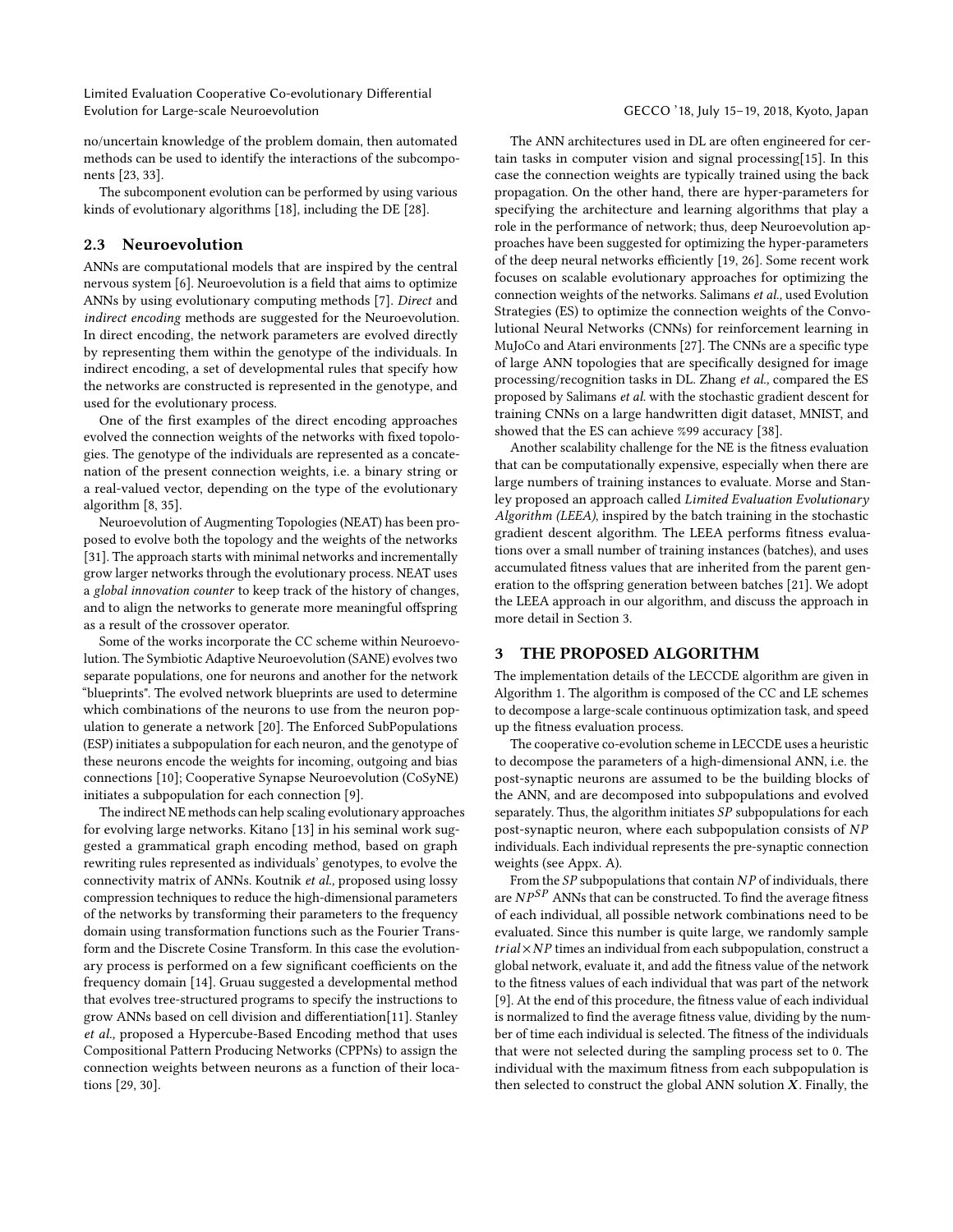#### GECCO '18, July 15–19, 2018, Kyoto, Japan A. Yaman et al.

<span id="page-4-1"></span>

|            | Algorithm 1 LECCDE                                                                      |
|------------|-----------------------------------------------------------------------------------------|
|            | 1: <b>procedure</b> LECCDE( $NP, F, CR$ )                                               |
| 2:         | Initialize NP individuals in each subpopulation $P_i$ , $i \in$                         |
|            | (1, SP)                                                                                 |
| 3:         | Initialize $Ft_{i,j} \leftarrow 0$ > Fitness of the <i>j</i> th individual in the       |
|            | <i>i</i> th subpopulation                                                               |
| 4:         | <b>for</b> $c = 1$ to <i>trial</i> $\times$ <i>NP</i> <b>do</b>                         |
| 5:         | Select a random individual $x_{i,r_i}$ from each $P_i \triangleright r_j$ is a          |
|            | randomly generated integer index                                                        |
| 6:         | $X \leftarrow \{x_{1,r_1}, x_{2,r_2}, \cdots, x_{SP,r_{SP}}\}$                          |
| 7:         | $\triangleright b_1$ is the first batch<br>$Ft_X \leftarrow evaluate(X, b_1)$           |
| 8:         | $\forall x_i \in X, Ft_{i,j} \leftarrow Ft_{i,j} + Ft_X$                                |
| 9:         | end for                                                                                 |
| 10:        | $\forall i \in (1, SP)$ and $j \in (1, NP)$ , $Ft_{i,j} \leftarrow normalize(Ft_{i,j})$ |
| 11:        | $X \leftarrow \{x_{1,max}, x_{2,max}, \cdots, x_{SP,max}\}$                             |
| 12:        | $F_{\text{validation}} \leftarrow \text{evaluate}(X, \text{ValidationSet})$             |
| 13:        | $bestValidation \leftarrow Ft_{validation}$                                             |
| 14:        | $bestNetwork \leftarrow X$                                                              |
| 15:        | while termination criterion is not satisfied do<br>for each $b_k \in$ Batches do        |
| 16:<br>17: | <b>for each</b> subpopulation $P_i$ <b>do</b>                                           |
| 18:        | $P'_i \leftarrow P_i$                                                                   |
| 19:        | $Ft_i' \leftarrow Ft_i$                                                                 |
| 20:        | for each $x_{i,j} \in P_i$ do                                                           |
| 21:        | $X_i \leftarrow x_{i,j}$                                                                |
| 22:        | $Ft_X \leftarrow evaluate(X, b_k)$                                                      |
| 23:        | $Ft'_{X} \leftarrow Ft_{i,j} \cdot (1 - decay) + Ft_{X}$                                |
| 24:        | $\boldsymbol{v} \leftarrow \textit{mutate}(x_{i,r_1}, x_{i,r_2}, x_{i,r_3}, F)$         |
| 25:        | $Ft_{v} \leftarrow (Ft_{i,r_1} + Ft_{i,r_2} + Ft_{i,r_3})$ /3                           |
| 26:        | $u \leftarrow \text{crossover}(x_{i,j}, v, CR)$                                         |
| 27:        | $X_i \leftarrow u$                                                                      |
| 28:        | $F t_u \leftarrow evaluate(X, b_k)$                                                     |
| 29:        | $Ft'_u \leftarrow ((Ft_{i,j} + Ft_v)/2) \cdot (1 - decay) + Ft_u$                       |
| 30:        | if $Ft'_u > Ft'_X$ then                                                                 |
| 31:        | $P'_{i,j} \leftarrow u$<br>$F t'_{i,j} \leftarrow F t'_u$                               |
| 32:        |                                                                                         |
| 33:        | else                                                                                    |
| 34:        | $P'_{i,j} \leftarrow x_{i,j}$<br>$Ft'_{i,j} \leftarrow Ft'_{X}$                         |
| 35:        |                                                                                         |
| 36:        | end if                                                                                  |
| 37:        | end for<br>$P_i \leftarrow P'_i$                                                        |
| 38:<br>39: | $F_t \leftarrow F_t'$                                                                   |
| 40:        | $X_i \leftarrow x_{i,max}$                                                              |
| 41:        | $F t_{validation} \leftarrow evaluate(X, ValidationSet)$                                |
| 42:        | if $Ft_{validation} > bestValidation$ then                                              |
| 43:        | $bestNetwork \leftarrow X$                                                              |
| 44:        | $bestValidation \leftarrow Ft_{validation}$                                             |
| 45:        | end if                                                                                  |
| 46:        | end for                                                                                 |
| 47:        | end for                                                                                 |
| 48:        | end while                                                                               |
|            | 49: end procedure                                                                       |

performance of the global solution on the validation instances is found by evaluating  $\boldsymbol{X}$  on the validation set.

The main loop of the algorithm iterates over all the batches. A batch is a small subset of the training instances used in the LE scheme [\[21\]](#page-8-5). In particular, TrainingSize/BatchSize batches are generated by randomly assigning each training instance to a batch.

The fitness score of the target vector on the current batch is found by replacing it within its corresponding part in the global solution, and evaluating the global solution on the current batch. Subsequently, the fitness of the target vector is adjusted using the asexual reproduction rule (see Appx. [A.2\)](#page-8-35).

The fitness of the trial vector is computed in a similar fashion, by first replacing its corresponding part within the global solution, and then evaluating the global solution on the current batch. Since the mutant vector is composed of three randomly selected individuals  $\{x_{i,r_1}, x_{i,r_2}, x_{i,r_3}\}$ , the fitness value of the mutant vector<br>is computed by taking their average. The fitness value of the trial is computed by taking their average. The fitness value of the trial vector is found using the sexual reproduction rule (see Appx. [A.2\)](#page-8-35).

The selection operator copies the trial vector and its fitness to a temporary set if its fitness value is greater than or equal to the fitness value of the target vector; otherwise, the target value and its fitness are copied. After all the computations are completed for all individuals in the subpopulation, the subpopulation is updated simultaneously by copying back the individuals and their fitnesses from the temporary sets.

After each subpopulation update, the individual with the highest fitness value in the subpopulation is copied back to the corresponding part of the global solution  $X$ . The global solution is evaluated on the validation set, and the one that performed the best is stored and provided as a the final result of the algorithm.

#### <span id="page-4-0"></span>4 EXPERIMENTAL SETUP

Our experimental setup is designed to focus on the following questions:

- (1) Do the ANNs that are evolved using the Cooperative Coevolutionary DE algorithm with our subpopulation assignment heuristic achieve a better classification accuracy than the ANNs that are evolved by the standard DE algorithm?
- (2) Does the LE scheme applied to DE reduce the runtime of the algorithm, without decreasing the classification accuracy of the evolved ANNs?

To answer these questions, we compare the results of the ANNs optimized by four algorithms, DE, LEDE, CCDE, and LECCDE, on three datasets with various sizes. The details for the implementation of the LECCDE are given in Algorithm [1.](#page-4-1) The CCDE and LEDE are implemented in a similar way, but, without the batch loop and the subpopulations, respectively. In standard DE, both batch training and subpopulations are not used. The LE algorithms require two evaluation per generation (target and trial vectors are evaluated on the current batch), while the algorithms without LE require one evaluation per generation. Regardless of this fact, the algorithms were run for the same number of function evaluations (FEs) for each dataset. For all experiments, we used "rand/1/bin" ("rand/1" mutation with binomial crossover) strategy with empirically fixed the parameter settings of  $F$  and  $CR$  to 0.1 and 0.3, respectively. We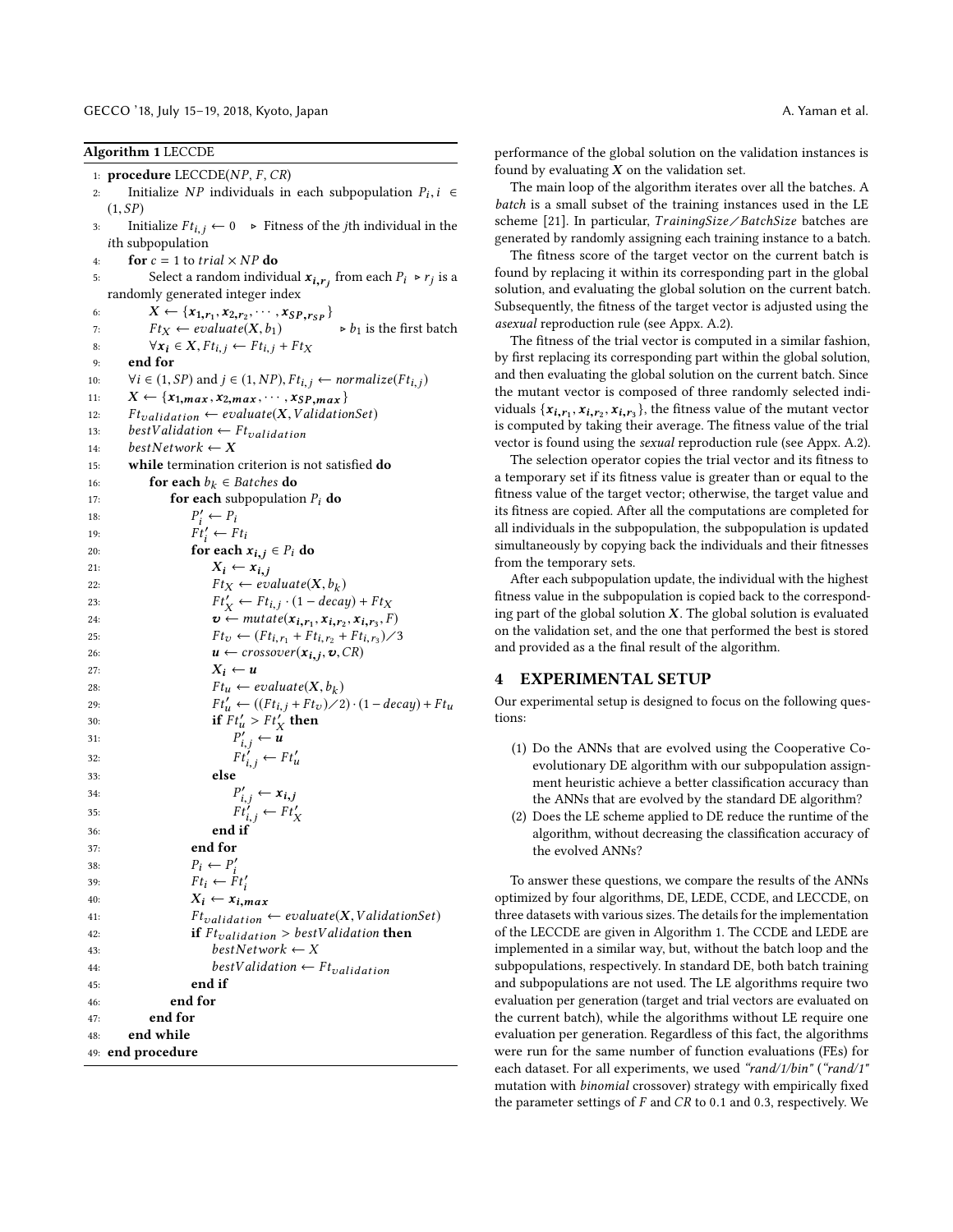Limited Evaluation Cooperative Co-evolutionary Differential Evolution for Large-scale Neuroevolution GECCO '18, July 15–19, 2018, Kyoto, Japan

<span id="page-5-1"></span>Table 1: The specifications of the datasets used in the experiments.

| <b>Datasets</b> | <b>Features</b> | <b>Classes</b> | <b>Instances</b> | <b>Parameters</b> |  |  |
|-----------------|-----------------|----------------|------------------|-------------------|--|--|
| WBC             | 30              |                | 569              | 1652              |  |  |
| <b>ESR</b>      | 178             |                | 4600             | 9052              |  |  |
| HAR             | 561             |                | 7144             | 28406             |  |  |

used 20 individuals for the population size, except for one experiment that we performed on a larger population size consisting of <sup>100</sup> individuals (see below). We set trial parameter to 5.

The three datasets used in the test process are listed in Table [1.](#page-5-1) These datasets were obtained from the Center for Machine Learning and Intelligent Systems dataset repository [\[16\]](#page-8-36). These datasets were chosen based on their number of features and instances, to show the relative performance of the algorithms in respect to the size of the dataset used. The Wisconsin breast cancer (WBC) dataset consists of 30 features, 2 classes, and 569 instances, the epileptic seizure recognition (ESR) consists of 178 features, 2 classes, and 4600 instances<sup>[1](#page-5-2)</sup>, and the human activity recognition (HAR) dataset consists of 561 features, 6 classes, and 7144 instances [\[2\]](#page-8-37). The instances in each dataset were split into three groups (training, validation, and test) with ratios 70%, 15%, and 15% respectively. The fitness evaluations and selection process were performed on the train instances. The network that performs the best on the validation set is provided as the output of the algorithm, and evaluated on the test set. The fitness evaluation is based on the classification accuracy of the ANNs which is calculated by the number of correctly classified instances divided by the total number of instances.

For all datasets, we used fixed-topology fully-connected feed forward ANNs with one hidden layer to perform the classification task (see Appx. [A\)](#page-7-1). The number of neurons within the hidden layer was kept constant at 50 for all ANNs evolved for all datasets. Based on the architecture of the ANNs and the number of features in the datasets, the total number of parameters evolved are 1652, 9052, and 28406 for the WBC, ESR, and HAR respectively.

We used a batch size of 100 instances for the WBC, 500 for the ESR, and 500 for the HAR. The decay value (see Appx. [A.2\)](#page-8-35) is set to 0.2, as suggested by Morse and Stanley [\[21\]](#page-8-5). The maximum number of FEs was set to 50000 for the WBC, 300000 for the ESR, and 500000 for the HAR, based on the number of their parameters.

#### <span id="page-5-0"></span>5 NUMERICAL RESULTS

In this section, we present our experimental results. Each algorithm, with the specified settings, was run for 20 independent runs, and the median and the variance of train, validation and test accuracy were collected. All the accuracy results are shown with a precision of two digits.

Table [2](#page-5-3) shows the results obtained from the WBC dataset. In this case we could not observe a significant difference on the results of the ANNs evolved by the four algorithms. On the test data, the

| Alg.          | Train           | Validation      | <b>Test</b>     | Runtime         |
|---------------|-----------------|-----------------|-----------------|-----------------|
| DE            | $94.74 \pm 2.2$ | $97.65 \pm 0.8$ | $95.29 \pm 2.2$ | $2.12 \times t$ |
| <b>LEDE</b>   | $95.99 \pm 1.2$ | $98.82 \pm 0.6$ | $9529 + 23$     | $1.43 \times t$ |
| <b>CCDE</b>   | $96.49 \pm 1.3$ | $9765 + 08$     | $96.47 \pm 1.8$ | $1.10 \times t$ |
| <b>LECCDE</b> | $9624 + 19$     | $97.65 \pm 0.8$ | $9529 + 28$     |                 |

<span id="page-5-3"></span>Table 2: The median of the accuracy results of the ANNs evolved using four variants of DEs on the WBC dataset.

<span id="page-5-5"></span>Table 3: The median of the accuracy results of the ANNs evolved using four variants of DEs on the ESR dataset.

| Alg.          | Train           | Validation      | <b>Test</b>     | Runtime         |
|---------------|-----------------|-----------------|-----------------|-----------------|
| DE.           | $90.50 \pm 1.3$ | $89.86 \pm 1.2$ | $89.57 + 1.7$   | $2.66 \times t$ |
| <b>LEDE</b>   | $92.86 \pm 0.9$ | $92.25 \pm 0.8$ | $91.30 \pm 0.9$ | $1.26 \times t$ |
| <b>CCDE</b>   | $93.94 \pm 0.8$ | $93.33 \pm 0.3$ | $92.17 \pm 0.9$ | $2.05 \times t$ |
| <b>LECCDE</b> | $93.98 \pm 0.6$ | $92.61 \pm 0.5$ | $91.88 \pm 1.0$ |                 |

CCDE appears to be performing better than others. On the other hand, we observe a difference on the runtime of the algorithm  $(t = 322 \text{ sec}, \text{ in our computing environment}^2)$  $(t = 322 \text{ sec}, \text{ in our computing environment}^2)$  $(t = 322 \text{ sec}, \text{ in our computing environment}^2)$ . The algorithms that employ LE and CC are less computationally expensive and that employ LE and CC are less computationally expensive and run faster. For example, the runtime of DE is more than twice as big as that of LECCDE. This difference is less significant for the other algorithms, due to the size of the dataset. Even though all the algorithms are run for 50000 FEs for this dataset, the algorithms with LE performed evaluation on batches that are four times smaller than the whole set of training instances. However, since CCDE is run on the whole dataset, it appears that the CC improved its runtime possibly due to the computations of reduced-sized vectors within each subpopulation.

Table [3](#page-5-5) presents the results obtained from the ESR dataset. Based on the test data, CCDE appears to show better performance results than the rest of the algorithms, while LECCDE follows it very closely. We observe the best running time with LECCDE  $(t = 2970$ sec). For this dataset, the algorithms that run on the whole dataset had to perform evaluations on a number of instances that is six times bigger than the number of instances evaluated by the algorithms with the LE.

Table [4](#page-6-0) shows the results obtained from the HAR dataset. On this dataset, we observe a significant accuracy improvement when the CC scheme is used. The performance of CCDE and LECCDE are approximately %15-20 better than the algorithms that do not use the CC. Also, CCDE appears to be slightly better than LECCDE. On the other hand, we observe a significant runtime improvement when the LE scheme is used. The algorithms with the LE scheme run approximately four times faster than the algorithms that do not use LE  $(t = 6530 \text{ sec})$ . Also, LECCDE appears to produce the smallest variance on th train accuracy.

Finally, in Table [5,](#page-6-1) we report an additional experiment on the population size. In this case, we used a population size of 100 on the ESR dataset. When the population size increases (comparing to the Table [3\)](#page-5-5), the accuracy results decrease. This may be due to the number of FEs needed for the convergence of the algorithm: in other words, when the population increases, the number of FEs

<span id="page-5-2"></span> $^{\rm 1}{\rm The}$  original epileptic seizure recognition dataset [\[1\]](#page-8-38) consists of 5 classes (first class for the measurements of the patients who had epileptic seizure and the remaining 4 classes for the measurements of the patients who did not have epileptic seizure), and 11500 instances (2300 for each class). To reduce the complexity of the task we took only the instances from the first and second classes with 2300 instances from each, thus considering 4600 instances in total.

<span id="page-5-4"></span> $^{2}$ All algorithms were run, in single-core, on a E5 3.5GHz computer.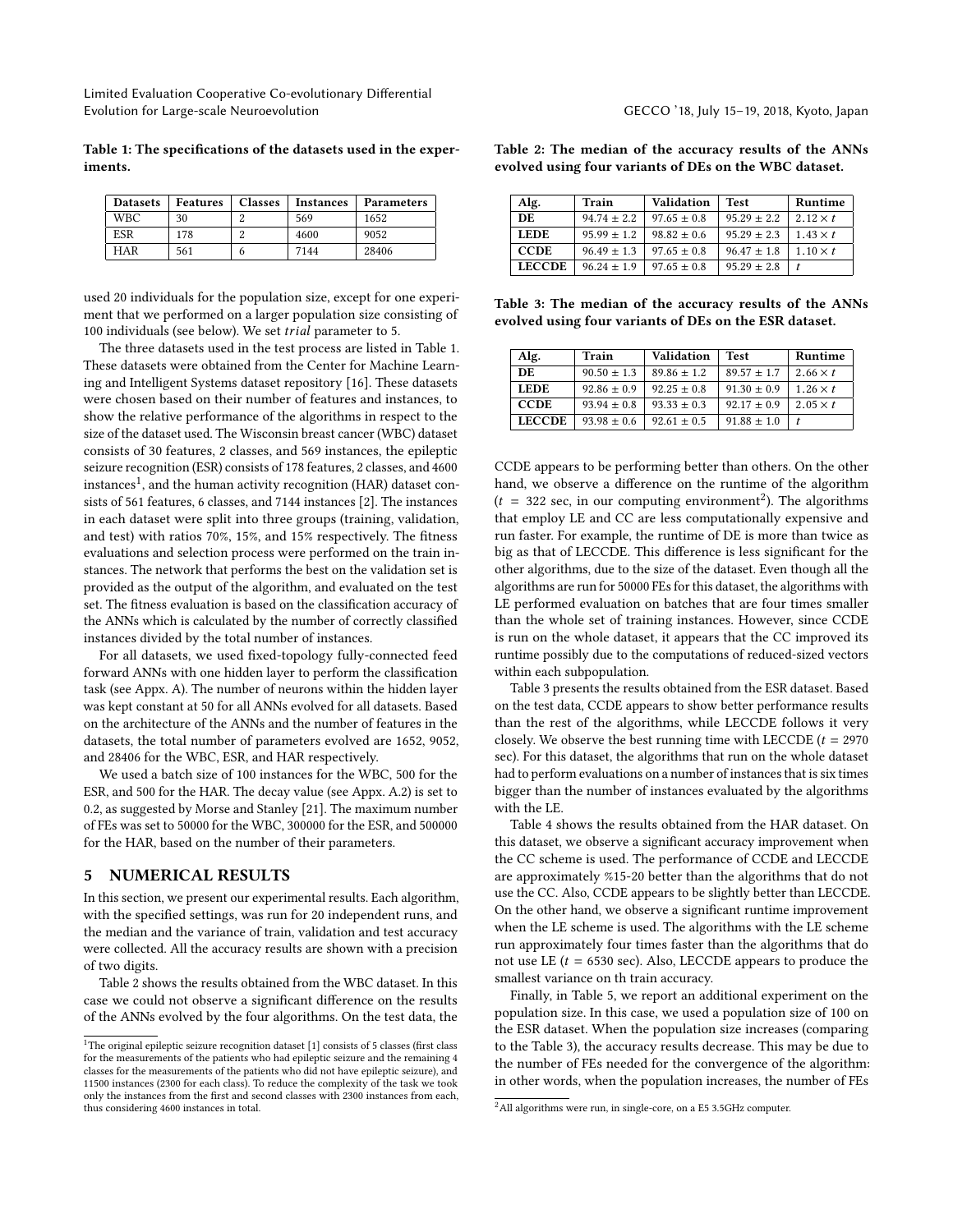<span id="page-6-0"></span>Table 4: The median of the accuracy results of the ANNs evolved using four variants of DEs on the HAR dataset.

| Alg.          | Train           | Validation      | Test            | Runtime         |
|---------------|-----------------|-----------------|-----------------|-----------------|
| DE.           | $70.06 \pm 2.9$ | $70.06 \pm 2.7$ | $68.38 \pm 3.0$ | $4.75 \times t$ |
| <b>LEDE</b>   | $77.5 + 5.2$    | $77.99 \pm 4.8$ | $76.96 \pm 4.8$ | $1.28 \times t$ |
| <b>CCDE</b>   | $94.01 \pm 0.8$ | $92.72 \pm 0.7$ | $92.4 + 1.0$    | $4 \times t$    |
| <b>LECCDE</b> | $9358 + 06$     | $93.19 \pm 0.5$ | $92.16 \pm 0.7$ |                 |

<span id="page-6-1"></span>Table 5: The median of the accuracy results of the ANNs evolved using four variants of DEs on the ESR dataset using population size of 100.

| DE.<br>$81.99 \pm 1.4$<br>$80.65 \pm 1.9$<br>$2.62 \times t$<br>$82.61 + 1.2$<br><b>LEDE</b><br>$81.59 \pm 0.8$<br>$80.14 \pm 2.2$<br>$1.30 \times t$<br>$80.25 + 1.4$<br><b>CCDE</b><br>$90.29 \pm 0.9$<br>$2.01 \times t$<br>$91.65 \pm 1.3$<br>$91.45 \pm 0.7$<br><b>LECCDE</b> | Alg. | Train           | Validation      | <b>Test</b>     | Runtime |
|------------------------------------------------------------------------------------------------------------------------------------------------------------------------------------------------------------------------------------------------------------------------------------|------|-----------------|-----------------|-----------------|---------|
|                                                                                                                                                                                                                                                                                    |      |                 |                 |                 |         |
|                                                                                                                                                                                                                                                                                    |      |                 |                 |                 |         |
|                                                                                                                                                                                                                                                                                    |      |                 |                 |                 |         |
|                                                                                                                                                                                                                                                                                    |      | $91.27 \pm 0.8$ | $90.58 \pm 0.7$ | $88.99 \pm 1.1$ |         |

needed for the convergence may increase. Moreover, we observe that CCDE and LECCDE perform significantly better than DE and LEDE. This may suggest that the CC increased the convergence speed. With respect to the running time of the algorithms, we observe the similar pattern observed in Table [3](#page-5-5) ( $t = 2640$  sec).

Overall, CCDE appears to perform better than LECCDE due to the fact that it has the complete information for evaluating the individuals since it uses the entire set of training instances. However, CCDE comes with a larger runtime trade-off than LECCDE, which can make the difference with large datasets (e.g. for the HAR dataset the LECCDE runs on average four times faster). Also, increasing the number of evaluations or batch size can improve the performance of the LECCDE. For comparison, we performed two additional experiments with LECCDE, with the same settings used to produce the results in the Table [4,](#page-6-0) except the number of FEs and batch size. In the first experiment, we used 900000 FEs and observed that the ANNs the LECCDE optimize perform on training, validation and test sets on average 95.78, 94.31, and 93.28 respectively. This is almost %1 higher than the the performance observed in [4.](#page-6-0) On the other hand, the runtime of the algorithm is now  $1.6 \times t$ , which is still <sup>1</sup>.<sup>8</sup> times faster than the runtime of CCDE. In the second experiment, we used a batch size of 1000, and we observed that the algorithm performs on average 96.60, 93.84, and 93.38 on training, validation, and test datasets, with a runtime of  $1.42 \times t$ . These two additional experiments show an interesting trade-off between the batch size and the number of evaluations. Although the two additional experiments have similar runtime, the second experiment appears to produce better results.

Figure [1](#page-6-2) shows the overall comparison of the runtime of LEDE, CCDE, and DE relative to LECCDE on the three datasets. The  $x$ -axis shows the dataset, and the  $y$ -axis shows the increase in the runtime of the algorithm. The LEDE is relatively stable across experimented datasets. On the other hand, the runtime of the CCDE and DE increases when the number of instances increases. This is because the algorithms with LE perform the same number of function evaluations, on a smaller number of instances, which produces a clear advantage in terms of total runtime.

<span id="page-6-2"></span>

Figure 1: The increase in the runtime of each algorithm relative to the LECCDE on the three datasets.

<span id="page-6-3"></span>

Figure 2: The change of the accuracy results of the ANNs on the training, validation, and test instances while the LEC-CDE algorithm is running.

Figure [2](#page-6-3) shows the accuracy trend of the ANNs on the training, validation, and test instances during one example run of the optimization process performed by LECCDE (only the range [0.8, <sup>1</sup>] is shown on the  $y$ -axis, for the sake of clarity). The data collected from this specific run shows that the accuracy on the training data is almost always the highest. The accuracy results of the test data closely follows the validation accuracy, and it is even higher for some of generations.

Figure [3](#page-7-2) shows the change of the validation accuracy during the evolutionary process of four algorithms on a single run (only the range  $[0.6 - 1]$  is shown on the y-axis). Firstly, the lines that represent the results of the LEDE and LECCDE are shorter than those of the other algorithms because they consume the same number of FEs within a half number of generations, since they perform two FEs (trial and target vectors) per generation. We observe that LEDE improves the DE in terms of validation accuracy and convergence speed; however, it suffers from the lack of diversity within the population (for a population size of 20), which prevents it from finding better solutions after about 80000 FEs are consumed. On the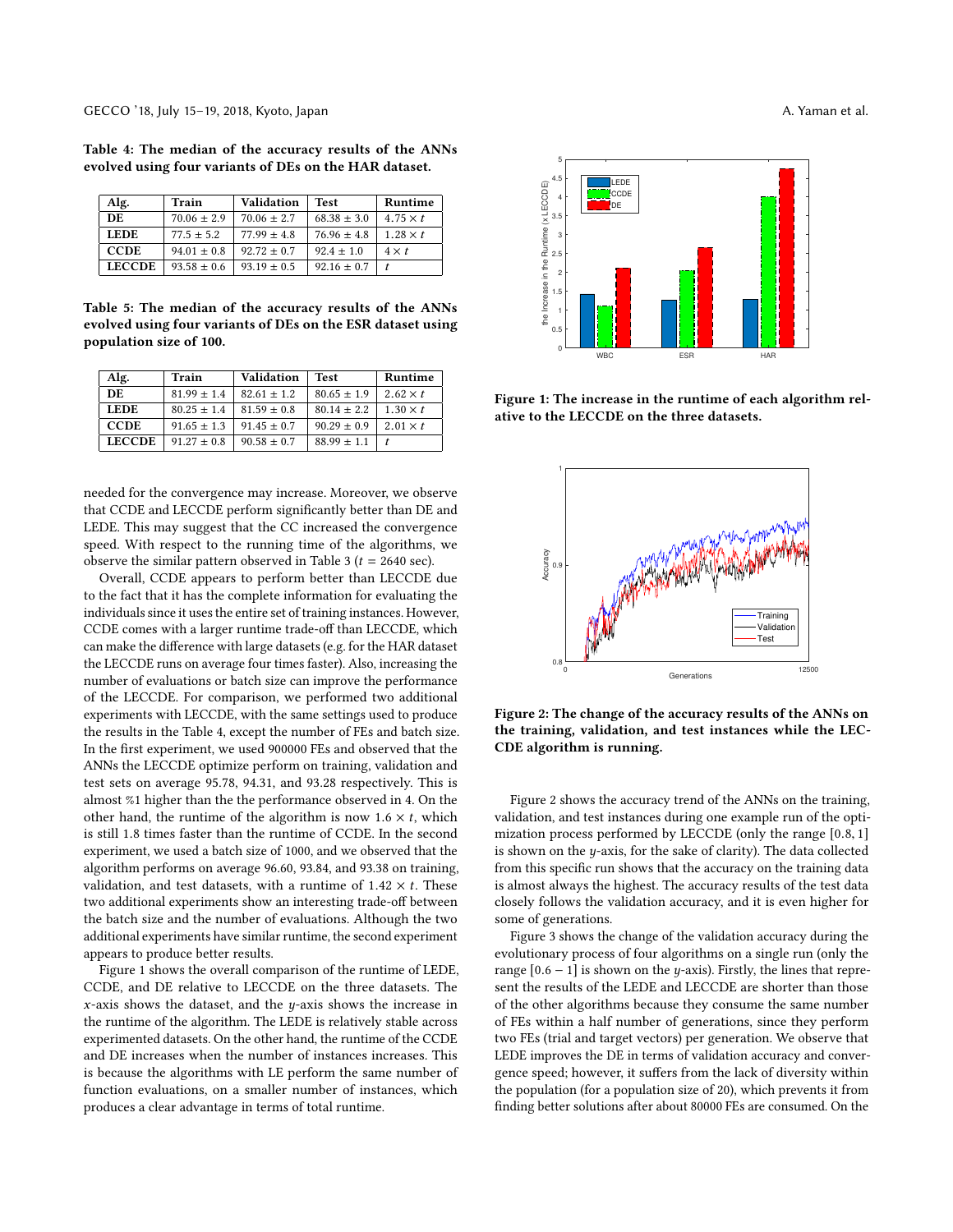Limited Evaluation Cooperative Co-evolutionary Differential Evolution for Large-scale Neuroevolution GECCO '18, July 15–19, 2018, Kyoto, Japan

<span id="page-7-2"></span>

Figure 3: A single run of the change of the validation accuracy during the evolutionary process of four algorithms on the HAR dataset.

other hand, CCDE appears not to suffer from the early convergence problem observed in the LEDE, while LECCDE appears to improve the speed of CCDE.

To summarize, our empirical analysis suggests positive answers to the questions posed in Section [4:](#page-4-0) (1) It appears more significantly on large dataset (in Table [4\)](#page-6-0), or with a large population size (in Table [5\)](#page-6-1), that the ANNs that are evolved using the CC scheme using our heuristic achieve a better classification accuracy than the ANNs that are evolved by the standard DE algorithm; and (2) all experiments on the three datasets (most significantly on the largest dataset in Table [4\)](#page-6-0), show that the LE scheme applied to DE reduce the runtime of the algorithm considerably, without causing a degradation on the classification accuracy of the evolved ANNs.

### <span id="page-7-0"></span>6 CONCLUSIONS

In this work, we proposed the LECCDE algorithm that employs the LE and CC schemes to improve the accuracy and the runtime of the standard DE algorithm for large-scale Neuroevolution with direct encoding.

We performed experiments on three datasets with various sizes. Our results show that the CC scheme improves the performance of DE on the tested classification tasks. Moreover, we used the LE scheme to further improve the scalability of the method. Our results show that the LE scheme reduces the runtime of the algorithms, without affecting the performance. This reduction is due to the fact that the evaluation is performed on a small number of instances.

We used a heuristic in the CC scheme that decomposes the problem at the level of post-synaptic neurons. Thus, we evolve all the pre-synaptic weights of the post-synaptic neurons in different subpopulations. Although this heuristic worked well, there may also be other decomposition heuristics that can be more effective. Alternatively, automatic methods can also be used for this purpose.

Another possibility for improving the results can be achieved by performing a sensitivity analysis. In this work, we did not experiment on the strategy and the parameters settings of the DE algorithm. Self-adaptive parameter control approaches can also be investigated to improve the performance of the results since these

approaches can adjust the balance between the exploration and exploitation during the search process [\[5,](#page-8-8) [36\]](#page-8-39).

In future work, we aim to test the proposed methods on larger datasets (i.e. MNIST) and other kinds of ANN topologies, for instance used in DL, to assess their scalability. Finally, while the methods proposed here can evolve only the ANNs with fixed topologies, it will be useful to extend these methods also to the network topology optimization.

#### <span id="page-7-1"></span>A NEUROEVOLUTION

# A.1 Direct Genotype Mapping and Network Computation

An example of a feed forward network (FFN) is shown in Figure [4a](#page-7-3) where each node represents a neuron, and each edge represents a connection between two node, and the direction of each edge represents the direction of the information flow. A FFN consists of a number of input  $(i_1,i_2,i_3,b_1)$ , hidden  $(h_1,h_2,b_2)$ , and output  $(o_1)$ neurons ( $b_1$  and  $b_2$  are bias neurons kept constant at 1) structured as input, hidden and output layers respectively (see Figure [4a\)](#page-7-3). Inspired by biological neural networks, the connections between the neurons are often called synapses. A neuron that is at the starting point of the directional edge is called a pre-synaptic neuron, and the neuron that is at the end point (arrow) of the directional edge is called a post-synaptic neuron.

<span id="page-7-3"></span>

<span id="page-7-4"></span>

| post-<br>synaptic<br>neurons: | $n_1$ |     |     |     | $h_2$ |                  |     |     |     |     |     |
|-------------------------------|-------|-----|-----|-----|-------|------------------|-----|-----|-----|-----|-----|
| pre-<br>synaptic<br>weights:  | 0.7   | 0.8 | 0.1 | 0.4 | 2.1   | 0.6 <sub>1</sub> | 1.2 | 1.4 | 0.3 | 0.5 | 1.3 |
| (b)                           |       |     |     |     |       |                  |     |     |     |     |     |

#### Figure 4: [\(a\)](#page-7-3) A fully-connected feed-forward ANN with one hidden layer, and [\(b\)](#page-7-4) the representation of its genotype.

Figure [4b](#page-7-4) shows the genotype representation of the network given in Figure [4a.](#page-7-3) Each synaptic weight is mapped directly to a gene in the genotype. The genotype is divided into its subcomponents consisting of the pre-synaptic weights of each post-synaptic neuron.

The activation of each neuron is updated using Equation [\(3\)](#page-8-40) where  $a_i$  is the activation of a post-synaptic neuron,  $a_j$  is the ac-<br>tivation of the *i*<sup>th</sup> pre-synaptic neuron and  $w_i$  is the connection tivation of the *j*th pre-synaptic neuron and  $w_{i,j}$  is the connection